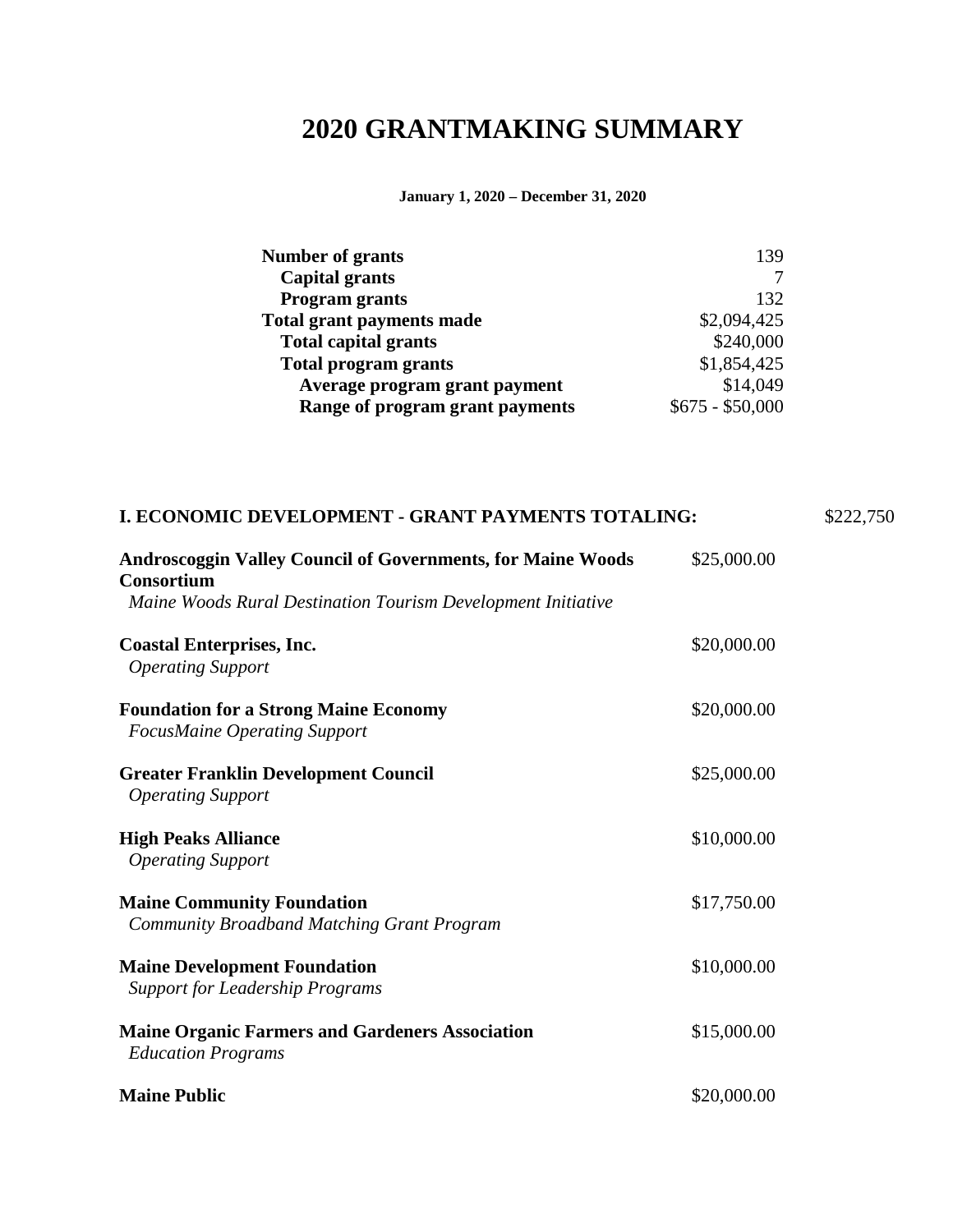*Rural and Western Maine Reporting*  **MaineStream Finance**   *Operating Support*  \$10,000.00 **Moosehead Lake Region Economic Development Corporation**  *Downtown Greenville Waterfront Park*  \$25,000.00 **Northern Forest Center**  *Support for Maine Operations* \$25,000.00 **II. CIVIC AND COMMUNITY - GRANT PAYMENTS TOTALING:** \$264,500 **Bangor Region YMCA** *Pandemic Emergency Childcare Needs*  \$10,000.00 **Community Concepts**  *Critical Transportation*  \$20,000.00 **Good Shepherd Food Bank**  *Strategic Plan Support*  \$10,000.00 **Homeless Services of Aroostook, Inc.** *Operating Support*  \$10,000.00 **Immigrant Legal Advocacy Project**  *Rural Maine Project*  \$15,000.00 **Legal Services for the Elderly** *Elder Abuse Prevention and Response*  \$10,000.00 **Maine Equal Justice Partners**  *Operating Support*  \$20,000.00 **Maine Humanities Council**  *Rural Library Program Support*  \$10,000.00 **Maine Immigrant and Refugee Services**  *Operating Support*  \$15,000.00 **Maine Immigrant Rights Coalition**  *Operating Support*  \$10,000.00 **Maine Initiatives**  *Immigrant and Refugee Funders Group*  \$2,500.00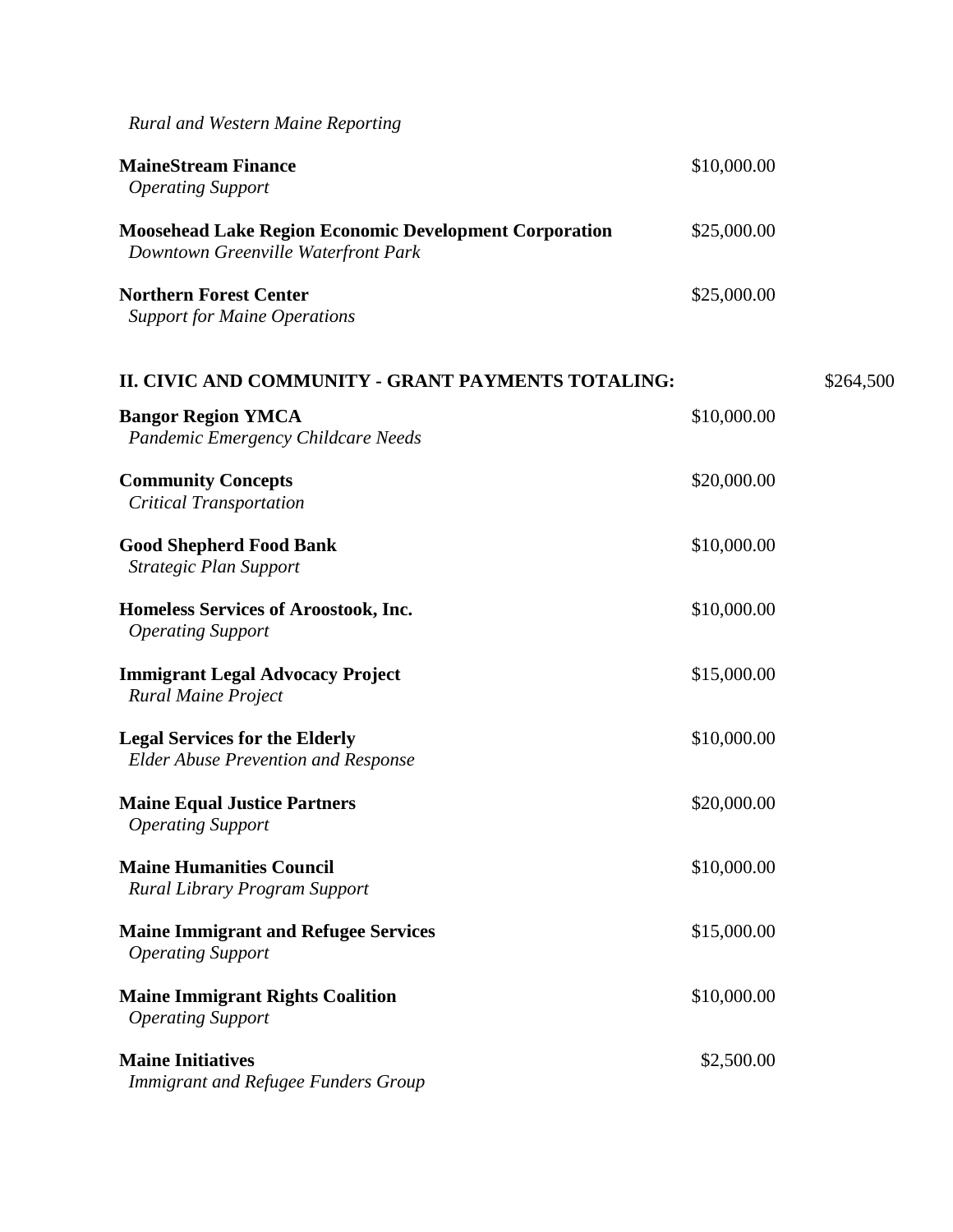| <b>Maine Initiatives</b><br>Immigrant-Led Organizations Fund                                               | \$25,000.00 |          |
|------------------------------------------------------------------------------------------------------------|-------------|----------|
| <b>Maine Recovery Fund</b><br><b>Operating Support</b>                                                     | \$10,000.00 |          |
| <b>Northern Forest Center</b><br><b>Bethel Area Inspiring Community Operating Support</b>                  | \$20,000.00 |          |
| <b>Pine Tree Legal Assistance</b><br><b>Operating Support</b>                                              | \$25,000.00 |          |
| <b>Rangeley Friends of the Performing Arts</b><br><b>Operating Support</b>                                 | \$15,000.00 |          |
| <b>Rural Community Action Ministry</b><br><b>Operating Support</b>                                         | \$12,000.00 |          |
| <b>Treasurer, State of Maine</b><br><b>Community Resilience Pilot Project</b>                              | \$10,000.00 |          |
| <b>The Window Dressers</b><br><b>Operating Support</b>                                                     | \$15,000.00 |          |
| III. CREATIVE ECONOMY - GRANT PAYMENTS TOTALING:                                                           |             | \$78,000 |
| <b>Bethel Area Arts and Music</b><br><b>Operating Support</b>                                              | \$15,000.00 |          |
| <b>Hewnoaks</b><br><b>Operating Support</b>                                                                | \$10,000.00 |          |
| <b>Maine Writers and Publishers Alliance</b><br><b>Operating Support</b>                                   | \$12,000.00 |          |
| Waterville Regional Arts & Community Center/Waterville<br><b>Creates</b><br>Marketing and Branding Support | \$15,000.00 |          |
| IV. EARLY CHILDHOOD - GRANT PAYMENTS TOTALING:                                                             |             | \$78,000 |
| Maine Association for the Education of Young Children<br><b>Operating Support</b>                          | \$10,000.00 |          |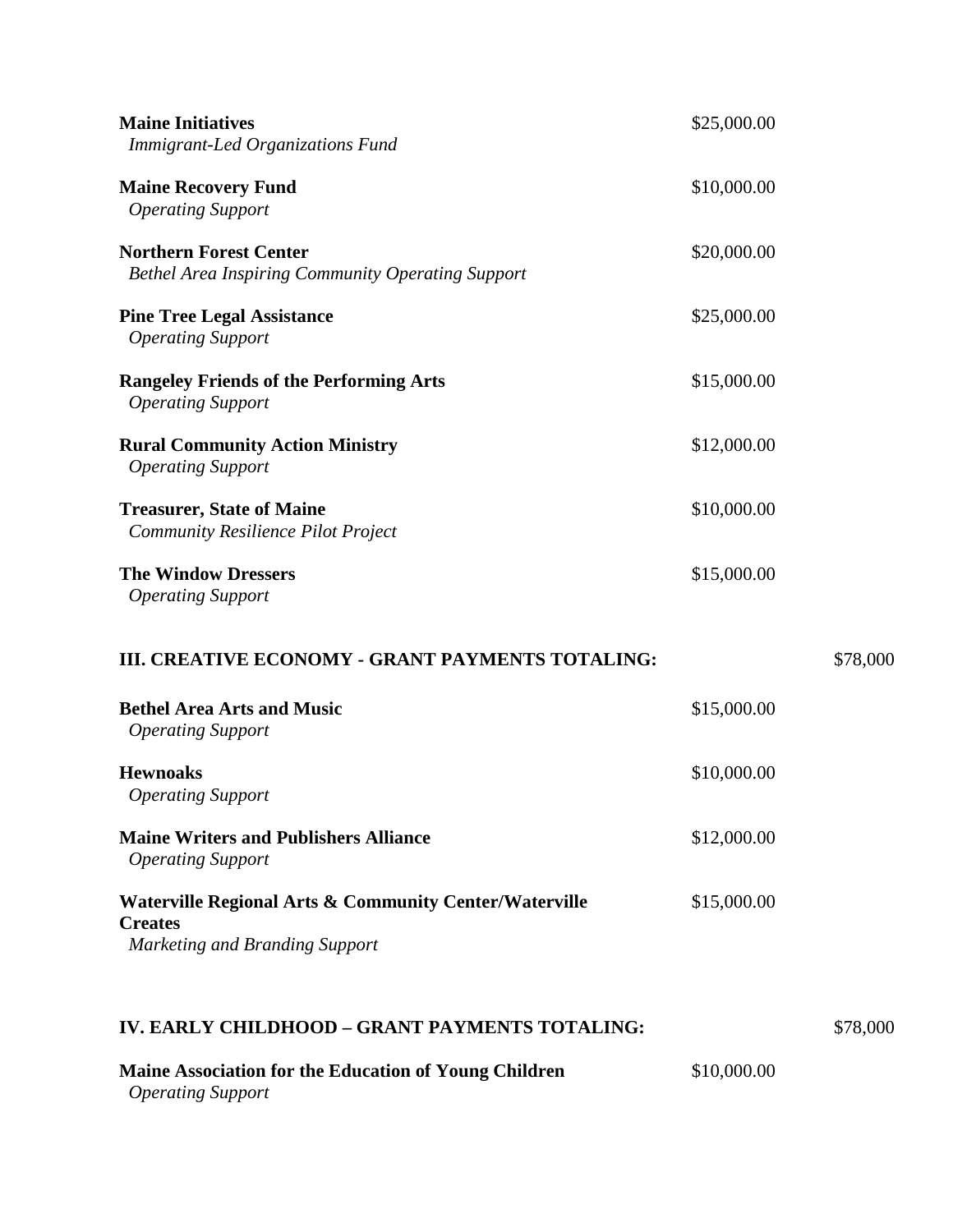| <b>Maine Children's Alliance</b><br>Early Childhood Funders Group                                                 | \$40,000.00 |           |
|-------------------------------------------------------------------------------------------------------------------|-------------|-----------|
| <b>United Way of Aroostook County</b>                                                                             | \$10,000.00 |           |
| Early Childhood Literacy<br><b>United Way of Greater Portland</b>                                                 | \$8,000.00  |           |
| Early Childhood Funders Group<br><b>Western Maine Play Museum</b><br><b>Operating Support</b>                     | \$10,000.00 |           |
| V. EDUCATION - GRANT PAYMENTS TOTALING:                                                                           |             | \$401,500 |
| <b>Axiom Education &amp; Training Center</b>                                                                      | \$30,000.00 |           |
| Maine Digital Inclusion Initiative<br><b>Educate Maine</b><br>Pathways for Post-Secondary Education, Oxford Hills | \$20,000.00 |           |
| <b>Educate Maine, for Count ME In</b><br>Oxford Hills Program                                                     | \$4,000.00  |           |
| <b>Foundation for Maine's Community Colleges</b><br><b>College Transitions for Incarcerated Individuals</b>       | \$50,000.00 |           |
| <b>Gulf of Maine Research Institute</b><br><b>Regional Science Teacher Communities</b>                            | \$15,000.00 |           |
| <b>Holocaust and Human Rights Center of Maine</b><br><b>Holocaust and Human Rights Education</b>                  | \$15,000.00 |           |
| <b>Jobs for Maine's Graduates</b><br>Oxford County High School Program                                            | \$15,000.00 |           |
| <b>Literacy Volunteers of Franklin and Somerset Counties</b><br><b>Operating Support</b>                          | \$12,000.00 |           |
| <b>Mahoosuc Kids Association</b><br><b>Operating and Scholarship Support</b>                                      | \$15,000.00 |           |
| <b>Maine Audubon (for Nature Based Education Consortium)</b><br>Pivot Outside Return to School Strategy           | \$3,000.00  |           |
| <b>Maine Center for Coastal Fisheries</b><br><b>Eastern Maine Skippers</b>                                        | \$10,000.00 |           |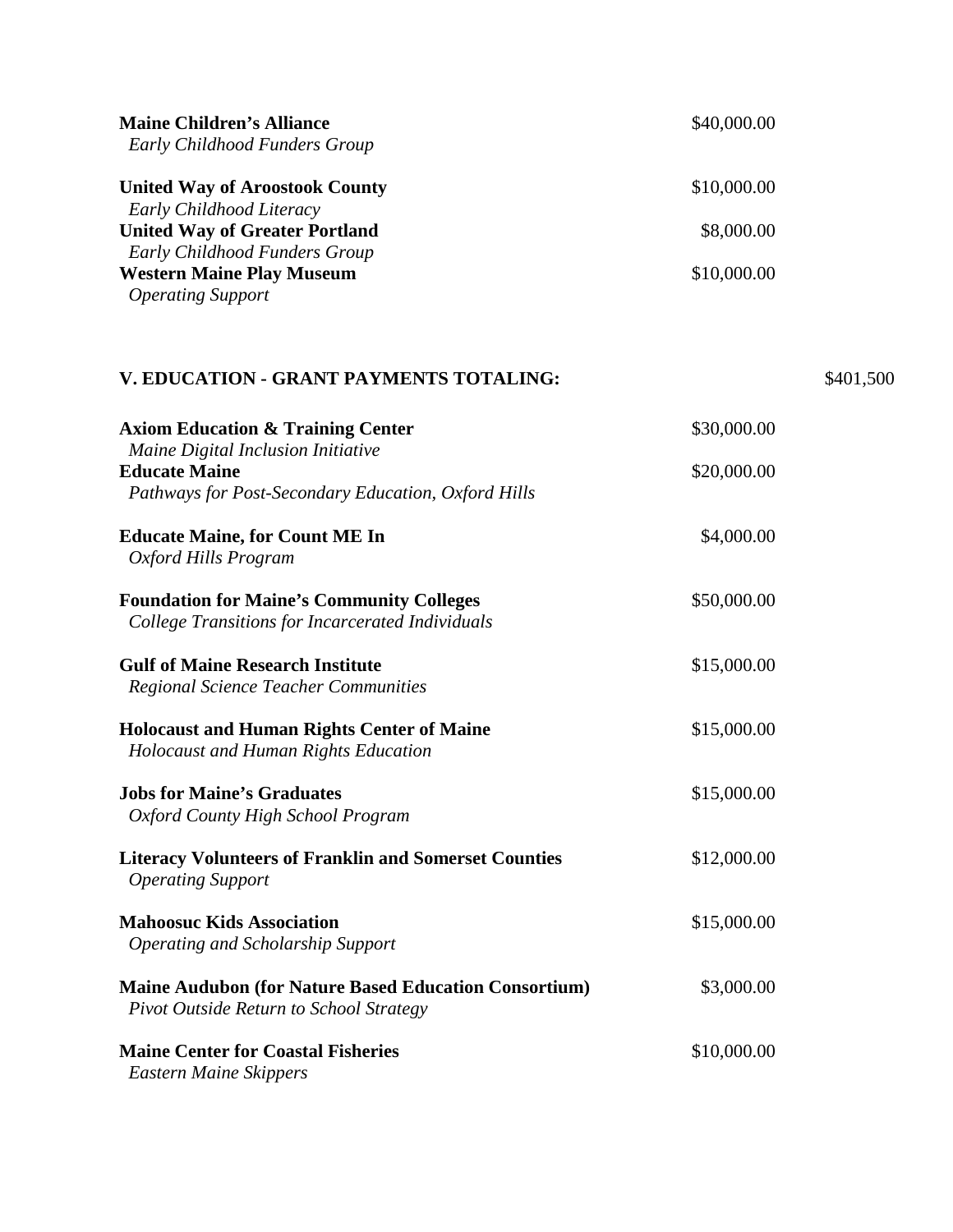| <b>Maine Center for Public Interest Reporting</b><br><b>Education Reporting</b>                          | \$12,500.00  |           |
|----------------------------------------------------------------------------------------------------------|--------------|-----------|
| <b>Maine College Circle</b><br><b>Operating Support</b>                                                  | \$5,000.00   |           |
| <b>Maine Curriculum Leaders' Association</b><br><b>Instructional Coaching</b>                            | \$30,000.00  |           |
| <b>Maine Environmental Education Association</b><br><b>Public School Outdoor Learning</b>                | \$30,000.00  |           |
| <b>Maine Mineral and Gem Museum</b><br>Discovery Galley                                                  | \$20,000.00  |           |
| <b>Midcoast Literacy</b><br><b>Operating Support</b>                                                     | \$5,000.00   |           |
| <b>New Mainers Resource Center of Portland Adult Education</b><br>Foreign-Trained Professional Licensing | \$15,000.00  |           |
| <b>Olympia Snowe Women's Leadership Institute</b><br><b>Oxford County Program</b>                        | \$20,000.00  |           |
| <b>Rural Aspirations Project</b><br>Maine Forest Collaborative                                           | \$20,000.00  |           |
| <b>Sunday River Community Fund, D/B/A The River Fund</b><br>Dare to Dream Innovation Workshops           | \$10,000.00  |           |
| <b>Thomas College</b><br>Early College Access                                                            | \$35,000.00  |           |
| <b>Tree Street Youth</b><br><b>Operating Support</b>                                                     | \$10,000.00  |           |
| VI. ENVIRONMENTAL/CONSERVATION - GRANT PAYMENTS<br><b>TOTALING:</b>                                      |              | \$350,000 |
| <b>Appalachian Mountain Club</b><br><b>Pleasant River Headwaters</b>                                     | \$25,000.00  |           |
| <b>Center for Northern Woodlands</b><br><b>Promoting Watershed Health</b>                                | \$15,000.00  |           |
| <b>Forest Society of Maine</b>                                                                           | \$100,000.00 |           |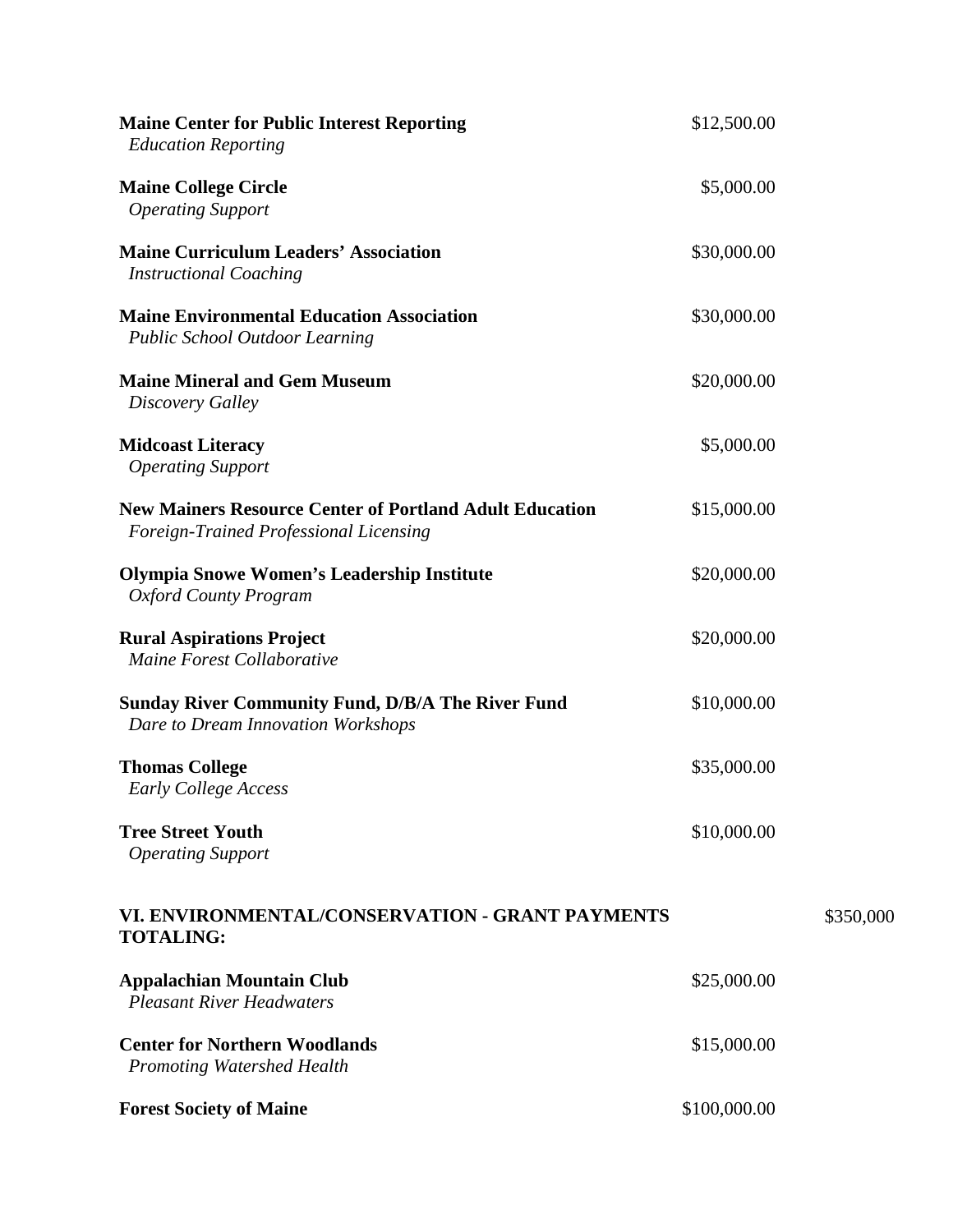| <b>Grafton Forest Conservation Project</b>                                 |             |           |
|----------------------------------------------------------------------------|-------------|-----------|
| <b>Forest Society of Maine</b><br><b>Operating Support</b>                 | \$20,000.00 |           |
| <b>Lake Stewards of Maine</b><br><b>Operating Support</b>                  | \$20,000.00 |           |
| <b>Lakes Environmental Association</b><br><b>Operating Support</b>         | \$15,000.00 |           |
| <b>Mahoosuc Land Trust</b><br>McCoy-Chapman Project                        | \$20,000.00 |           |
| <b>Maine Appalachian Trail Club</b><br><b>Operating Support</b>            | \$15,000.00 |           |
| <b>Maine Audubon</b><br><b>Forestry for Maine Birds and Fish</b>           | \$10,000.00 |           |
| <b>Maine Development Foundation</b><br>Katahdin Collaborative              | \$5,000.00  |           |
| <b>Maine Natural Areas Program</b><br><b>Identifying At-Risk Habitats</b>  | \$20,000.00 |           |
| <b>Maine Philanthropy Center</b><br><b>Environmental Funders Network</b>   | \$5,000.00  |           |
| <b>Northeast Wilderness Trust</b><br><b>Redington Wilderness Sanctuary</b> | \$35,000.00 |           |
| <b>Trust for Public Land</b><br><b>Creating Shared Public Lands</b>        | \$30,000.00 |           |
| <b>Western Foothills Land Trust</b><br><b>Operating Support</b>            | \$10,000.00 |           |
| VII. MAINE WEST AND HIGH PEAKS - GRANT PAYMENTS TOTALING:                  |             | \$271,500 |
| <b>Androscoggin River Watershed Council</b>                                | \$2,500.00  |           |
| <b>Appalachian Trail Conservancy</b>                                       | \$3,000.00  |           |
| Bethel Area Arts and Music, for Bethel Area Chamber of<br><b>Commerce</b>  | \$2,500.00  |           |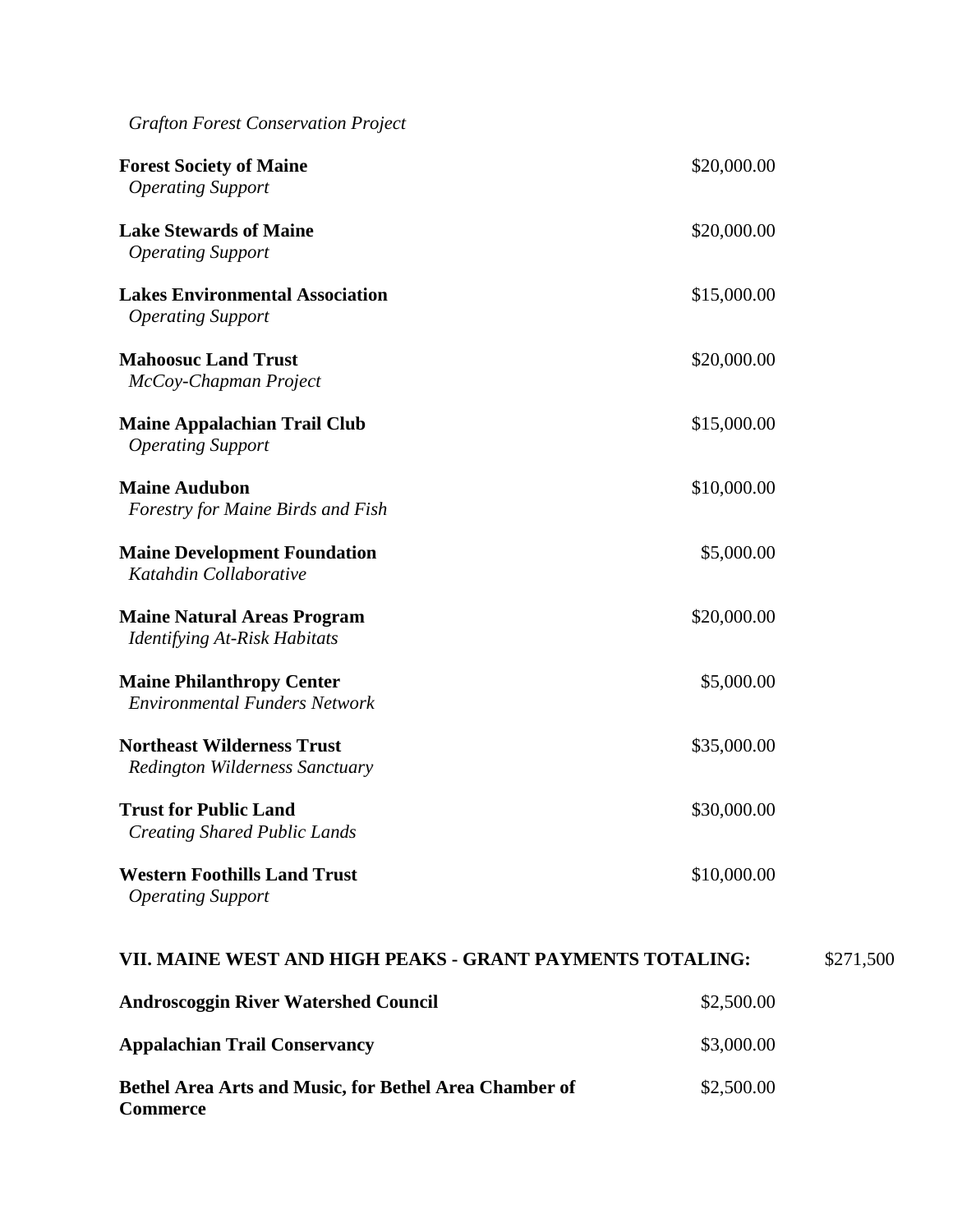| <b>Community Concepts</b><br><b>Greater Franklin Development Council, for High Peaks Network</b> | \$7,500.00<br>\$3,000.00 |
|--------------------------------------------------------------------------------------------------|--------------------------|
| <b>High Peaks Alliance</b>                                                                       | \$17,500.00              |
| <b>Longfellow Mountain Heritage Trails</b>                                                       | \$3,000.00               |
| <b>Mahoosuc Land Trust</b>                                                                       | \$2,500.00               |
| <b>Mahoosuc Pathways</b>                                                                         | \$2,500.00               |
| <b>Maine Appalachian Trail Land Trust</b>                                                        | \$17,500.00              |
| <b>Maine Appalachian Trail Land Trust</b><br>High Peaks Project Support - COVID-19 Response      | \$24,000.00              |
| <b>Maine Appalachian Trail Land Trust</b><br>Maine West/High Peaks Project Support               | \$25,000.00              |
| Maine Appalachian Trail Land Trust, for the Center for<br><b>Community GIS</b>                   | \$3,000.00               |
| <b>Maine Huts and Trails</b>                                                                     | \$3,000.00               |
| <b>Maine Mountain Collaborative</b>                                                              | \$5,500.00               |
| <b>MaineHealth, for Healthy Oxford Hills</b>                                                     | \$7,500.00               |
| <b>New England Forestry Foundation</b>                                                           | \$3,000.00               |
| <b>Northern Forest Canoe Trail</b>                                                               | \$7,500.00               |
| <b>Northern Forest Center</b>                                                                    | \$25,000.00              |
| <b>Northern Forest Center</b><br><b>Food Security Support</b>                                    | \$10,000.00              |
| <b>Northern Forest Center</b><br><b>Maine West Project Support</b>                               | \$35,000.00              |
| <b>Northern Forest Center</b><br>Maine West Project Support – COVID-19 Response                  | \$25,000.00              |
| <b>Oxford County Mental Health Services</b>                                                      | \$2,500.00               |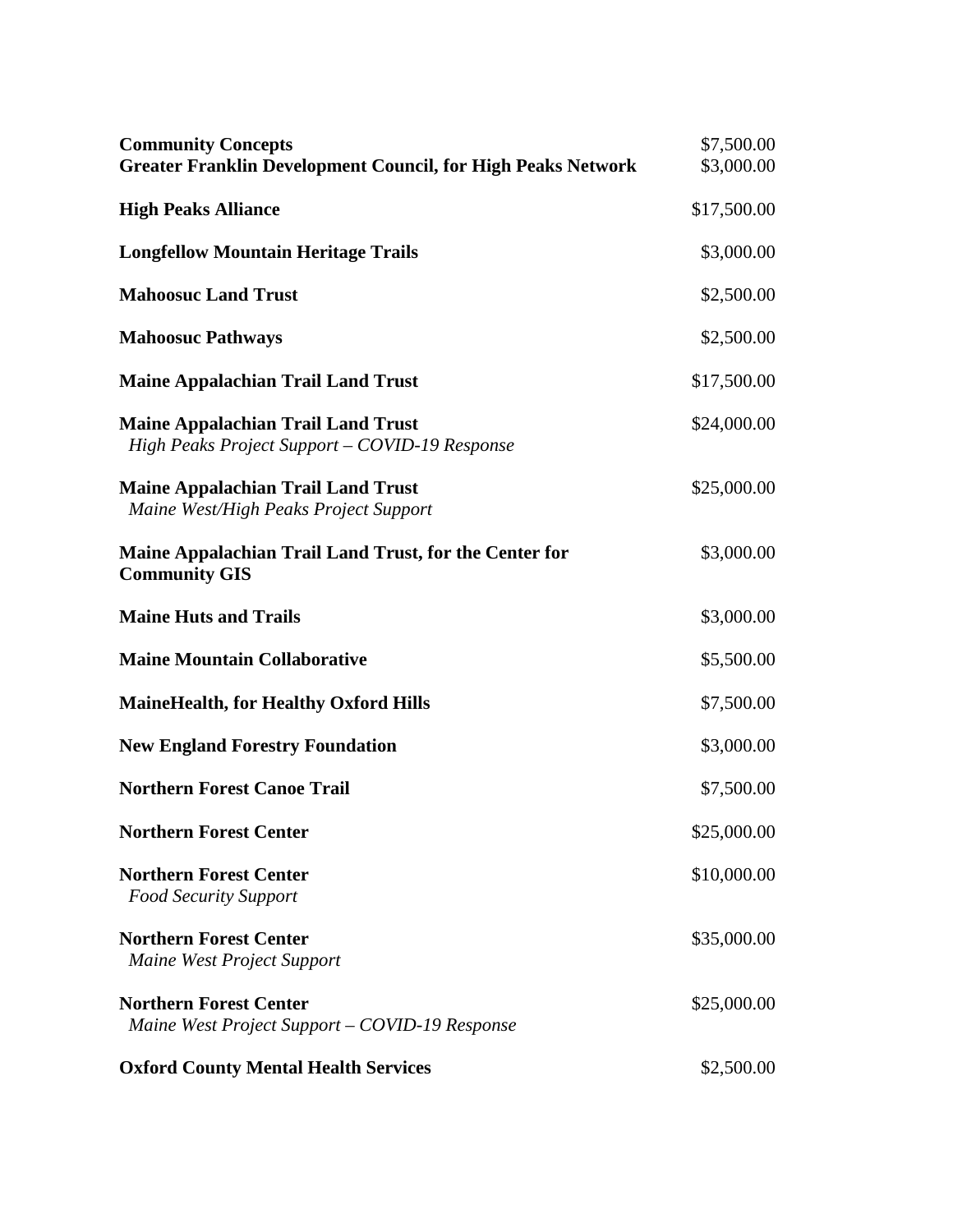| <b>Rangeley Lakes Heritage Trust</b>                                                                        | \$7,500.00  |           |
|-------------------------------------------------------------------------------------------------------------|-------------|-----------|
| <b>Rangeley Region Health and Wellness</b>                                                                  | \$3,000.00  |           |
| <b>River Valley Healthy Communities Coalition</b>                                                           | \$2,500.00  |           |
| <b>Trust for Public Land</b>                                                                                | \$5,500.00  |           |
| University of Maine 4-H Camp and Learning Center, Bryant<br>Pond                                            | \$7,500.00  |           |
| <b>Western Foothills Land Trust</b>                                                                         | \$2,500.00  |           |
| <b>The Wilderness Society</b>                                                                               | \$5,500.00  |           |
| VIII. HEALTH - GRANT PAYMENTS TOTALING:                                                                     |             | \$356,000 |
| <b>AdCare Educational Institute of Maine, Inc.</b><br><b>Substance Abuse Disorder Funders</b>               | \$10,000.00 |           |
| <b>Cancer Resource Center of Western Maine</b><br><b>Operating Support</b>                                  | \$10,000.00 |           |
| The Daniel Hanley Center for Health Leadership<br>Undergraduate Health Care Leadership Internships          | \$25,000.00 |           |
| <b>Environmental Health Strategy Center</b><br><b>Safe Drinking Water</b>                                   | \$15,000.00 |           |
| Harry E. Davis Partnership for Children's Oral Health<br><b>Operating Support</b>                           | \$20,000.00 |           |
| <b>Maine Center for Public Interest Reporting</b><br>Public Health Investigative Reporting                  | \$5,000.00  |           |
| <b>Maine Medical Center</b><br>MMC/TUSM Medical School Program, Scholarships for Bingham<br><b>Scholars</b> | \$37,500.00 |           |
| <b>Maine Public Health Association</b><br><b>Operating Support</b>                                          | \$20,000.00 |           |
| <b>Maine Resilience Building Network</b><br><b>Operating Support</b>                                        | \$20,000.00 |           |
| <b>MaineHealth, for Franklin County Healthy Community Coalition</b>                                         | \$15,000.00 |           |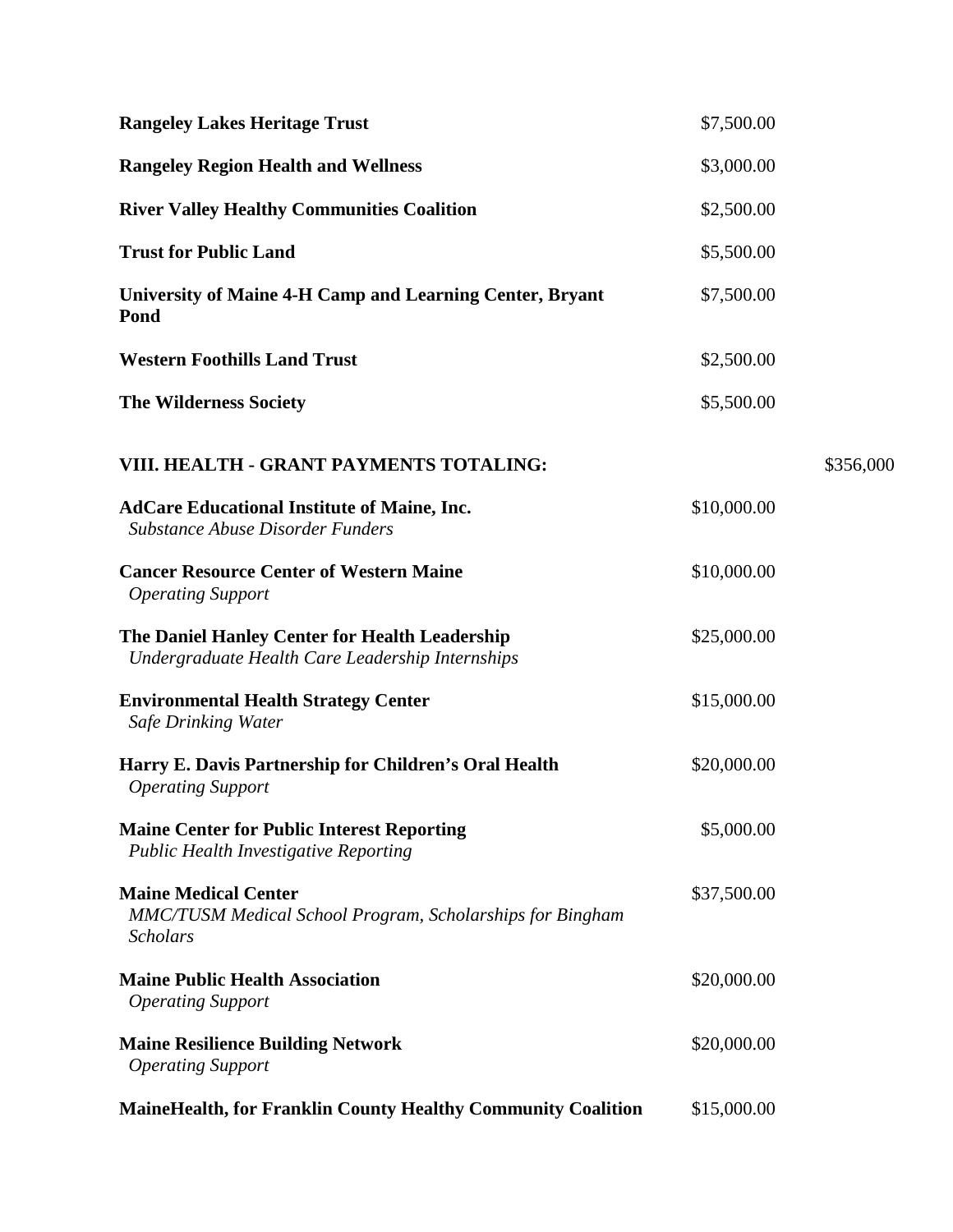| <b>MaineHealth, for Healthy Oxford Hills</b><br><b>Operating Support</b>                     | \$25,000.00 |
|----------------------------------------------------------------------------------------------|-------------|
| <b>New Mainers Public Health Initiative</b><br><b>Operating Support</b>                      | \$15,000.00 |
| <b>Northern Light Health Foundation</b><br><b>Rural Maine Nursing Workforce Development</b>  | \$30,000.00 |
| <b>Preble Street</b><br><b>Health Services</b>                                               | \$15,000.00 |
| <b>Quinnipiac University</b><br><b>Rural Immersion Program</b>                               | \$5,000.00  |
| <b>River Valley Healthy Communities Coalition</b><br><b>Operating Support</b>                | \$30,000.00 |
| <b>SeniorsPlus</b><br>Program Support                                                        | \$15,000.00 |
| Tufts New England Medical Center, for the Bingham Program<br><b>Infant Mortality Project</b> | \$10,000.00 |
| Tufts New England Medical Center, for the Bingham Program<br>Oral Health Staffing            | \$3,500.00  |
| Tufts New England Medical Center, for the Bingham Program<br><b>Public Health Reimagined</b> | \$10,000.00 |
| <b>University of New England</b><br><b>Accelerated Nursing Scholarship Endowment</b>         | \$10,000.00 |
| Wabanaki Health & Wellness<br><b>Operating Support</b>                                       | \$10,000.00 |
| IX. MOVING COMMUNITIES TO HEALTH - GRANT PAYMENTS<br><b>TOTALING:</b>                        |             |
| <b>Friends of Quarry Road</b><br><b>Program Director</b>                                     | \$10,000.00 |
| <b>Main Street Skowhegan</b>                                                                 | \$10,000.00 |

\$55,000

*Support for Volunteer Training*